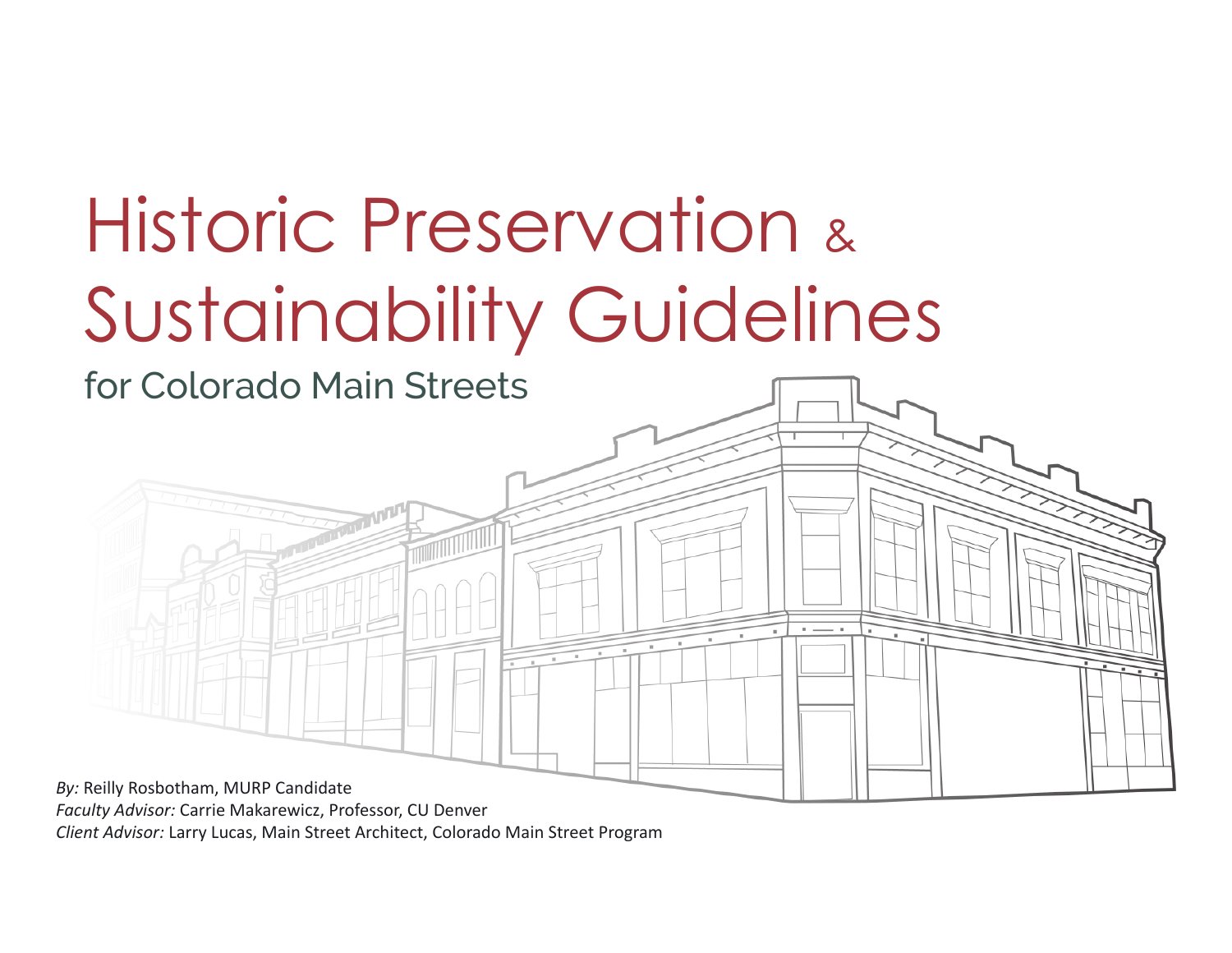# **Executive** Summary



The purpose of this project is to provide guidelines and resources for a variety of stakeholders hoping to improve their Colorado communities through sustainable historic preservation. This guidebook is for the Colorado Main Street Program, a branch of the CO Department of Local Affairs that provides support to small rural communities throughout Colorado that want to preserve and rehabilitate their historic Main Street commercial districts. The intended users of this guidebook are municipal staff, non-profit organizations, Main Street property owners, and tenants who are interested in enhancing their community in a way that preserves history and increases the sustainability of that community, without sacrificing practicality or financial feasibility. This guide is informed by responses from experts involved with Main Street communities throughout Colorado, which help provide best practices for building, site, and district preservation. It also includes available resources for those hoping to make positive changes in their Main Street district. From each individual building element to the energy and water sources that supply Colorado communities, this guide can help to eliminate the district's impact on climate change, ecosystem health and resource depletion, while simultaneously preserving the stories that live in the history of Main Street's built environment.

## Philosophy & Theoretical Background

It is becoming common knowledge that preservation and sustainability have a symbiotic relationship. This guidebook centers around the idea that "the greenest building is one that is already built" (Elefante 2007), meaning that existing (often historic) buildings are more sustainable than new construction because they contain embodied energy, are often built with durable materials, and are often designed to make the best use of natural heating, cooling, and lighting. Buildings consume energy throughout their entire life cycle. Resource extraction for building materials, transport and processing of those materials, construction, operations and maintenance, and demolition when the building is finally at the end of its life cycle all consume energy that is "embodied" within that building. Replacing an old building with a new one requires major energy consumption to demolish and rebuild, and no matter how energy-efficient the operations and maintenance of a new building, it can take several decades to recoup the initial embodied energy cost.

This guidebook draws on the philosophy of "Heritage Energy," a recent term that combines the principles of historic preservation and sustainability as they apply to existing buildings. When we preserve historic buildings we are not only protecting their cultural legacy; we are also acknowledging the energy our ancestors used to create them, and through extending a buildings life cycle, we make this energy last longer.

- 
- 
- 
- 
- 

The guidebook describes these survey findings in more detail, and these findings helped tailor the guidelines so that they would be most useful to Colorado communities.

The guidebook also contains a section on How to Use This Guide, which explains how each element of the guide is interconnected. Each guideline category is paired with relevant resources, to help end users match their intended action with potential loans, grants, tax credits, technical assistance, rebates, Return on Investment Calculators, or general information. Additionally, different end users will seek to accomplish different things with this guide, so each potential end user has an icon. These icons are placed next to each relevant guideline category and each relevant resource, quickly showing the user whether or not that section of the guide applies to them. The guide is not meant to be read through page by page, but should be flipped through to gauge what guidelines and resources are helpful for the end user.

The two principal sections of this project are the Sample Guidelines & Best Practices and Resources, each of which required different methods to achieve their end goals. These methods include surveys, academic and literary research, and online web demonstrations and tools analysis of Return on Investment Calculators.

A survey of communities participating in the Colorado Main Street Program, to gauge the status of Colorado Main Street buildings, utilities, system upgrades, and economies. The responses from this survey helped inform the Sample Guidelines & Best Practices as well as the Resources section of the guide. Among others, the central takeaways from this survey were:

## Organization & Contents

**• Most CO Main Streets experienced a heyday from 1870-1930.**

**• Central AC and Forced Air are the most common heating and cooling systems in Main Street buildings. •** Several communities have recently undertaken major projects to improve the sustainability of their Main Street. • Financial feasibility is the most common barrier to communities hoping to pursue these projects. **•** Small, local businesses dominate the commercial activity of most CO Main Streets.